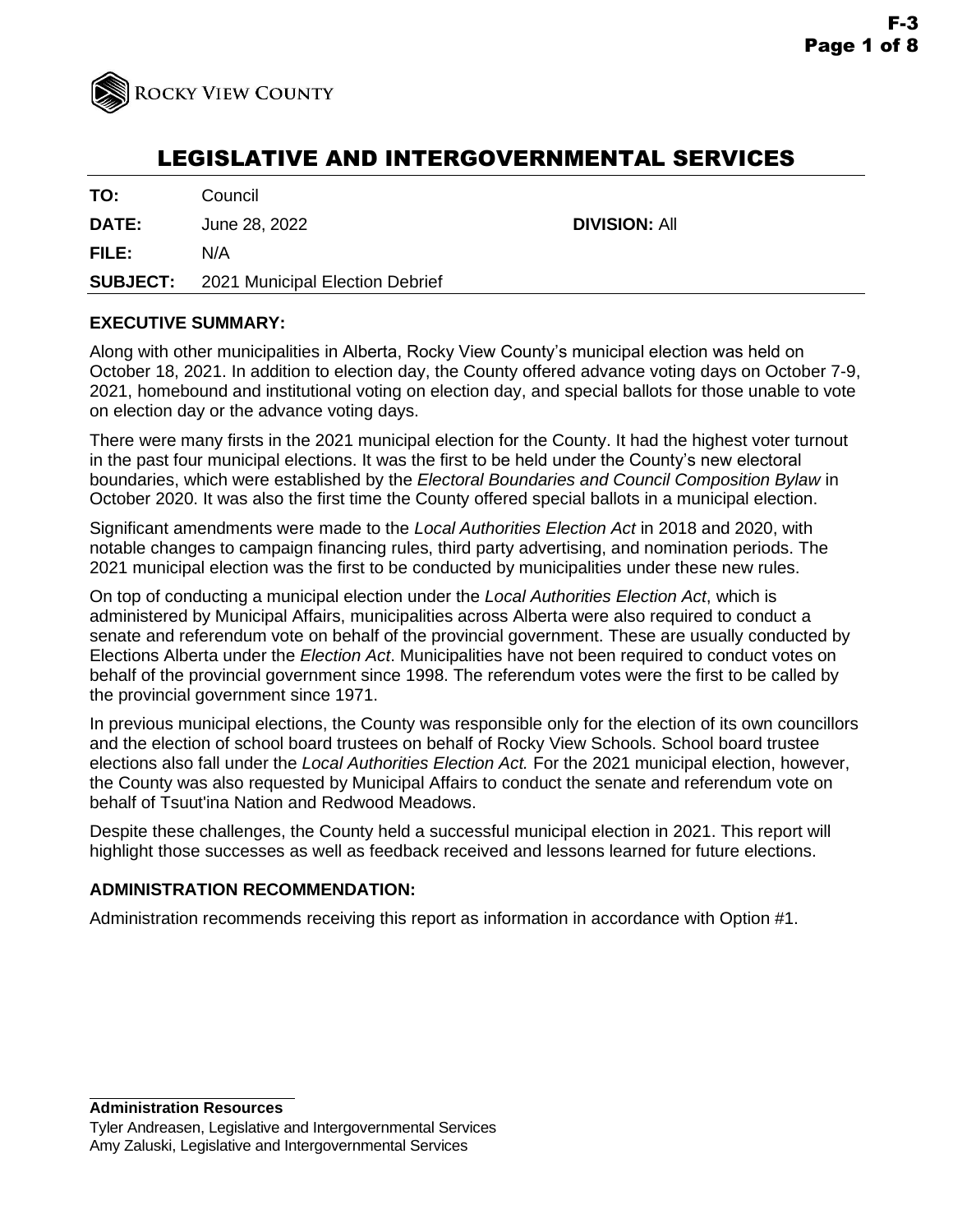

# **DISCUSSION:**

#### Voter Turnout

Voter turnout was higher in the 2021 municipal election than in the previous three. It is difficult to attribute the higher voter turnout to a single factor, but a combination of local political dynamics, the senate and referendum vote, and the County using additional voting methods can be attributed to some degree.

The table below shows the overall voter turnout for the County's municipal elections from 2010 through 2021, as well as a breakdown of voter turnout for each of the County's electoral divisions in 2021. The table does not include the senate and referendum vote numbers.

| Voter Turnout Overall (2010 - 2021) |                                      |                                     |                   |  |
|-------------------------------------|--------------------------------------|-------------------------------------|-------------------|--|
| <b>Election Year</b>                | <b>Eligible Voters</b><br>(Estimate) | <b>Total Number of Ballots Cast</b> | Voter Turnout (%) |  |
| 2010                                | 25,534                               | 7,769                               | 30.4%             |  |
| 2013                                | 27,898                               | 8,953                               | 32.1%             |  |
| 2017                                | 30,235                               | 9,192                               | 30.4%             |  |
| 2021                                | 34,269                               | 12,006                              | 35.0%             |  |
| 2021 Voter Turnout by Division      |                                      |                                     |                   |  |
| <b>Division</b>                     | <b>Eligible Voters</b><br>(Estimate) | <b>Total Number of Ballots Cast</b> | Voter Turnout (%) |  |
| Division 1                          | 5,821                                | 1,753                               | 30.1%             |  |
| Division 2                          | 4,500                                | 1,810                               | 40.2%             |  |
| Division 3                          | 4,443                                | 1,551                               | 34.9%             |  |
| Division 4                          | 5,619                                | 1,898                               | 33.8%             |  |
| Division 5                          | 5,892                                | 1,729                               | 39.3%             |  |
| Division 6                          | 3,767                                | 1,980                               | 52.6%             |  |
| Division 7                          | 4,227                                | 1,137                               | 26.9%             |  |
| <b>Total</b>                        | 34,269                               | 12,006                              | 35.0%             |  |

For comparison, the voter turnout for the senate vote was an estimated 39.6%, while the voter turnout for the referendum votes were each an estimated 38.7%.

#### Advance Vote and Special Ballots

Advance votes are required by the *Local Authorities Election Act* for municipalities with populations over 5,000. One advance vote date was offered at multiple voting stations by the County in the 2017 municipal election, while three advance vote dates were offered in 2021 at a single location.

Special ballots are optional for municipalities under the *Local Authorities Election Act.* The 2021 municipal election was the County's first to offer special ballots as a voting method. The process for issuing and receiving special ballots are regulated through the *Local Authorities Election Act.*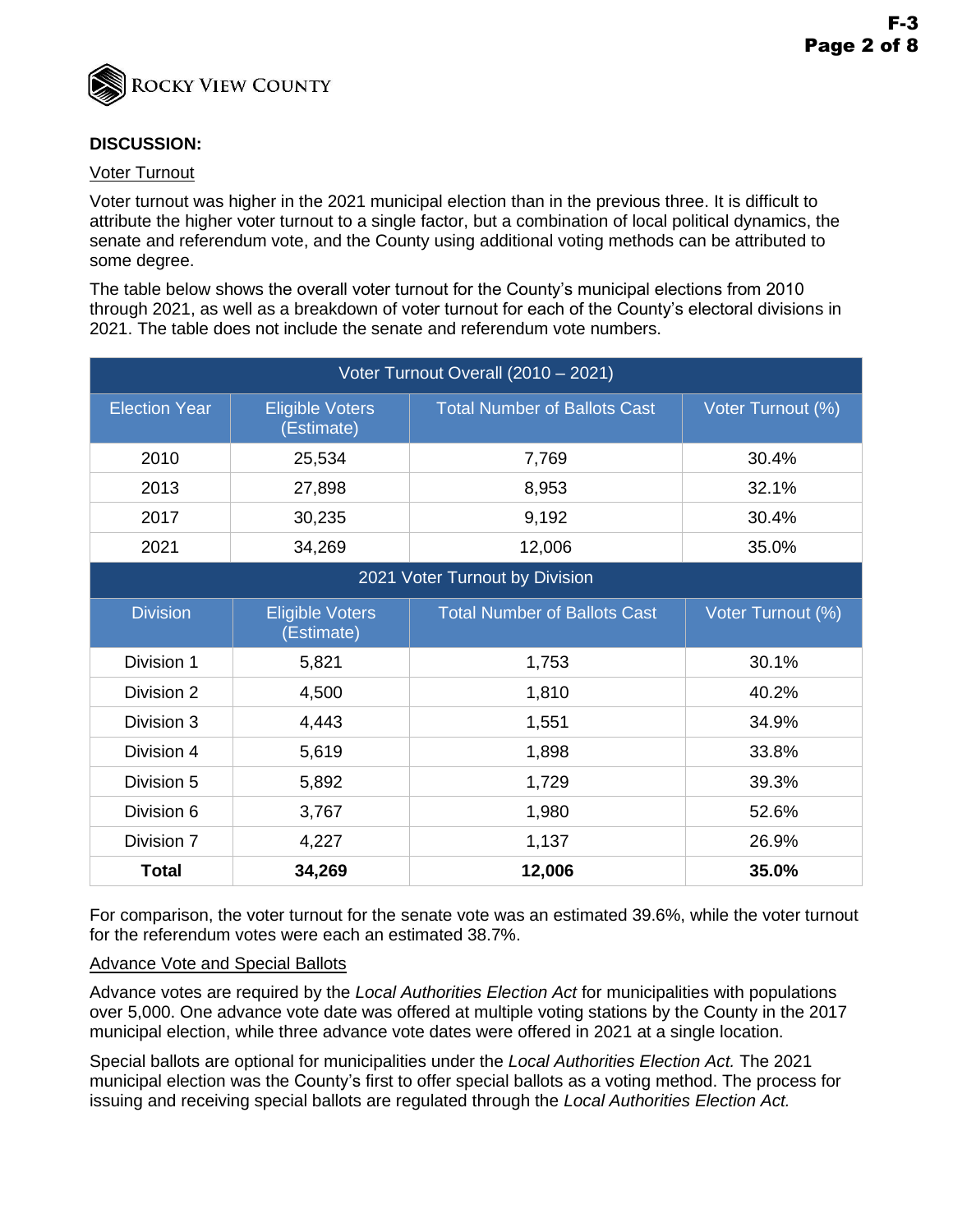

The table below shows the types of ballots that voters used in the 2021 municipal election. The table does not include the senate and referendum vote numbers.

| 2021 Types of Ballots Cast      |                                               |                    |  |  |
|---------------------------------|-----------------------------------------------|--------------------|--|--|
| <b>Type of Ballot</b>           | <b>Total Number of</b><br><b>Ballots Cast</b> | Type of Ballot (%) |  |  |
| <b>Election Day</b>             | 10,509                                        | 87.5%              |  |  |
| Advance Vote                    | 1,220                                         | 10.2%              |  |  |
| <b>Special Ballots</b>          | 129                                           | 1.1%               |  |  |
| <b>Blank / Rejected Ballots</b> | 148                                           | 1.2%               |  |  |
| Total                           | 12,006                                        | 100%               |  |  |

#### Estimated Cost of the 2021 Municipal Election

Municipal elections are a fundamental part of Canadian democracy. Although municipal elections do not receive the attention that provincial or federal elections receive, they are logistically challenging to coordinate and require extensive resources.

The total estimated cost of the County's 2021 municipal election was \$191,419.00. Expenses included hiring election staff, booking voting stations, purchasing supplies, advertising, and general administrative costs such as signage, printing, and postage.

There were considerable additional expenses required to mitigate the risk of COVID-19 at voting stations for this municipal election. Additional supplies needed to be purchased for personal protective equipment, sanitization supplies, and single use materials.

As with previous municipal elections, the County also administered the election of school board trustees on behalf of Rocky View Schools. This is a common arrangement between municipalities and school boards across the province, as both municipal and school board elections fall under the *Local Authorities Election Act*. The County received a contribution of \$22,141.00 from Rocky View Schools for administering their school board trustee election on their behalf.

The provincial government provided per-capita funding for municipalities as compensation for conducting the senate and referendum vote on their behalf. The County received a contribution of \$78,814.00 for the cost of administering the provincial votes for County residents, as well as \$8,884.00 for administering them on behalf of residents of Tsuut'ina Nation and Redwood Meadows. Voters from these jurisdictions were accommodated at the Elbow Springs Golf Club and the Pinebrook Golf & Country Club voting stations.

The table below shows the expenses, revenues, and estimated total cost of the 2021 municipal election, senate nominee election, and referendum votes, as well as for the 2017 municipal election for comparison. The estimated cost of the 2021 municipal election was much higher than in 2017 due to booking and staffing additional voting stations as well as purchasing additional supplies needed to mitigate risks from the COVID-19 pandemic.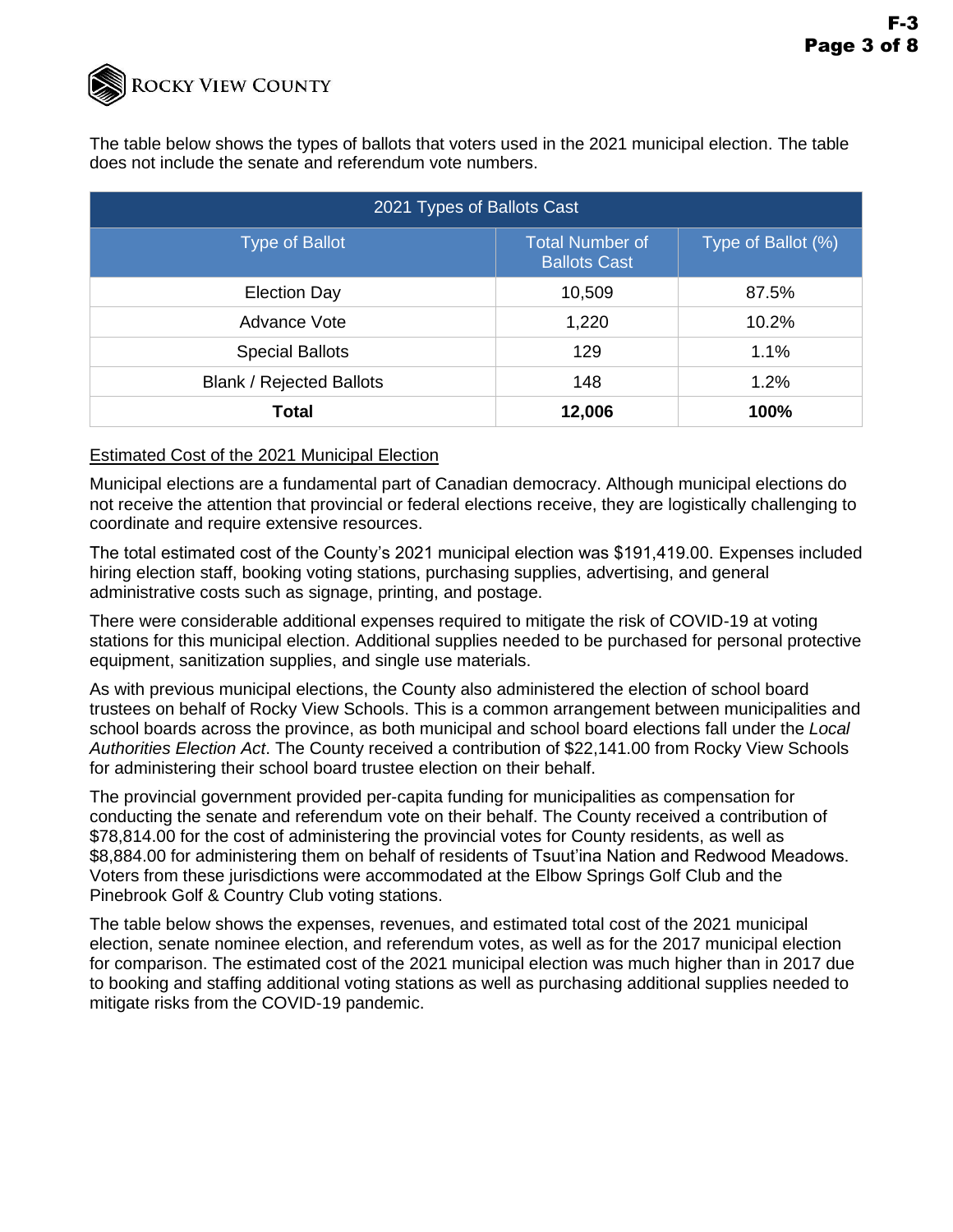

| 2021 Municipal Election Expenses and Revenues                          |              |  |  |
|------------------------------------------------------------------------|--------------|--|--|
| Line Item                                                              | 2021 Actual  |  |  |
| <b>Total Estimated Expenses</b>                                        | \$183,869.00 |  |  |
| <b>Total Revenue</b>                                                   | \$110,689.00 |  |  |
| <b>Rocky View Schools Contribution</b>                                 | \$22,141.00  |  |  |
| <b>Provincial Contribution (Rocky View County Portion)</b>             | \$78,814.00  |  |  |
| Provincial Contribution (Tsuut'ina Nation and Redwood Meadows Portion) | \$8,884.00   |  |  |
| Miscellaneous Revenue                                                  | \$850.00     |  |  |
| 2021 Municipal Election Net Estimated Cost                             | \$73,180.00  |  |  |
| 2017 Municipal Election Expenses and Revenues                          |              |  |  |
| Line Item                                                              | 2017 Actual  |  |  |
| <b>Total Estimated Expenses</b>                                        | \$79,726.00  |  |  |
| <b>Total Revenue</b>                                                   | \$19,041.00  |  |  |
| <b>Rocky View Schools Contribution</b>                                 | \$19,041.00  |  |  |
| 2017 Municipal Election Net Estimated Cost                             | \$60,685.00  |  |  |

Municipal elections are not only *inter*governmental events that require coordination between the provincial government and municipalities, especially given the additional provincial involvement in the 2021 municipal election, but they are also *intra*governmental events that require coordination between many internal departments.

Hundreds of staff hours were dedicated to coordinating and supporting the 2021 municipal election, which involved extensive coordination between Human Resources, Information and Technology Services, Enforcement Services, Marketing and Communications, Operational Services, Customer Care and Support, and Legislative and Intergovernmental Services.

The remainder of this report will detail the successes and lessons learned from the 2021 municipal election in preparation for the 2025 municipal election.

## **SUCCESSES OF THE 2021 MUNICIPAL ELECTION:**

Despite the challenges and lessons learned outlined in the next section of this report, the County conducted a successful municipal election in 2021. There were no legal challenges filed against the County's processes or official results, and only one recount was conducted which confirmed the declared winning candidate. There were two recounts conducted in the 2017 municipal election for comparison.

Although this municipal election was uniquely complicated and challenging for municipalities across the province, the County had many successes worth acknowledging. Two more advance vote days were offered to voters than in the 2017 municipal election. 79% more voters used advance vote opportunities than in the previous municipal election. Six more voting stations were available to voters on election day than in 2017.

The County relied primarily on external election workers to run voting stations in this municipal election. The County used more staff as election workers in 2021, mainly in supervisory positions at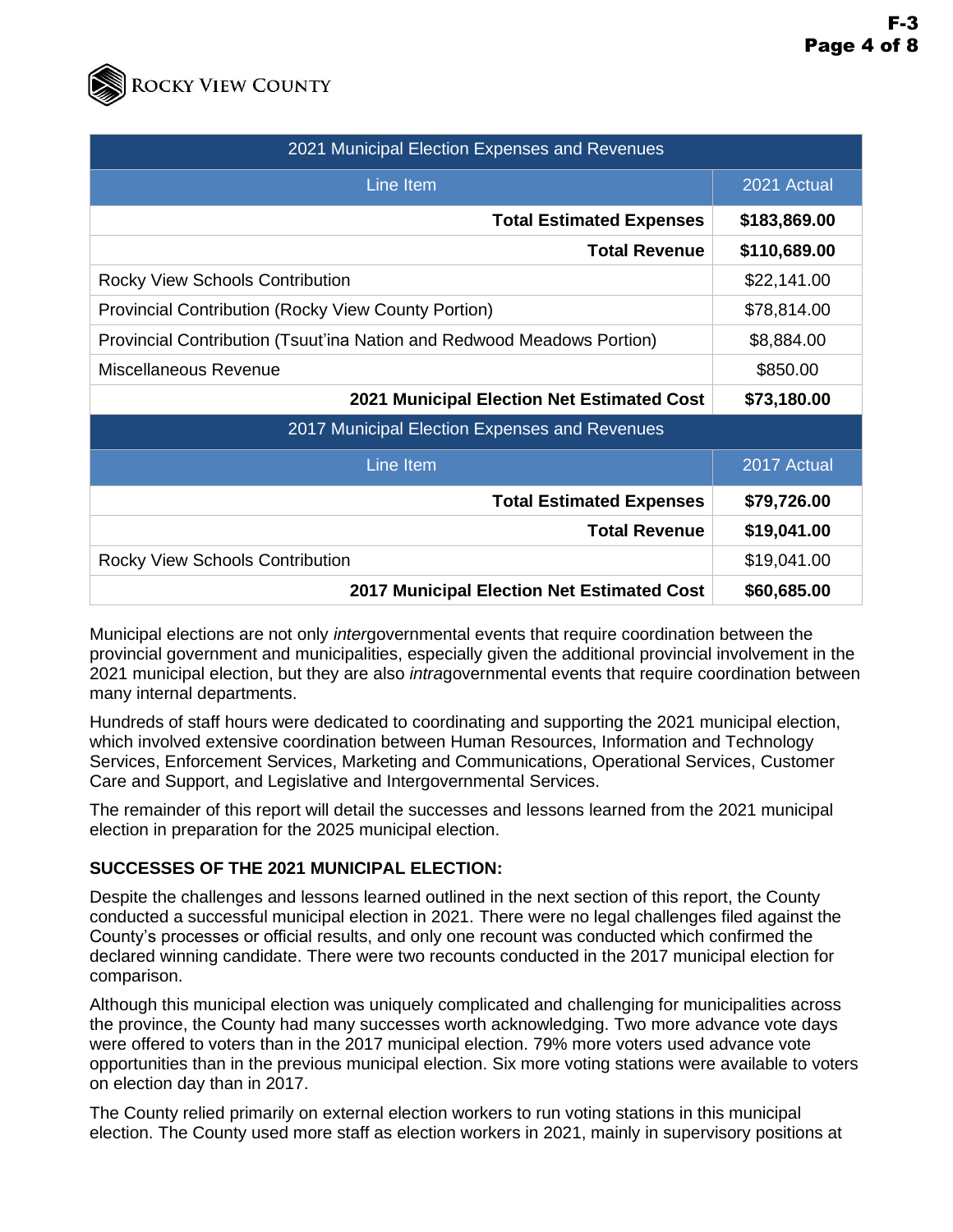

voting stations. This helped to reduce the number of external election workers that needed to be hired, which was a challenge for this municipal election due to concerns with the COVID-19 pandemic. It also provided staff with exposure to the election process which helped to build capacity at an organizational level for future elections, as well as provided an opportunity for staff to grow their leadership abilities by taking on a supervisory role.

The County offered special ballots for the first time in a municipal election. Special ballots are not required under the *Local Authorities Election Act*, but they may be offered by municipalities if authorized by Council, which was granted in June 2021. Under the *Local Authorities Election Act*, voters may request a special ballot if they have a physical disability, if they are absent from the municipality, or if they are an election worker and cannot attend a voting station on election day or at an advance vote.

As mentioned earlier in this report, this municipal election saw higher voter turnout than previous municipal elections. Although there are many factors that contribute to voter turnout, access to voting stations and alternate methods of voting are key factors in voter turnout, whether in municipal, provincial, or federal elections.

## **LESSONS LEARNED FROM THE 2021 MUNICIPAL ELECTION:**

While reviewing election practices, it is important for municipalities to highlight their success and note lessons learned for future elections. Following the 2021 municipal election, Administration collected feedback to identify areas for improvement ahead of the next municipal election.

Administration used several different methods to gather feedback, including debrief surveys and meetings with councillors, candidates, and election staff. Administration also received and compiled complaints received from the public over the course of the municipal election.

## New Electoral Boundaries and Voting Stations

The 2021 municipal election was the first to use the County's new electoral boundaries established by the *Electoral Boundaries and Council Composition Bylaw.* The new electoral boundaries were another unique challenge in this municipal election.

Some voters found navigating the new electoral boundaries challenging. Although more communication methods were used in this municipal election, including an interactive map that voters could use to find their correct voting station, some voters arrived at incorrect voting stations. Election workers were able to use the same interactive map to guide them to the correct voting station.

Although there were six more voting stations available to voters on election day in 2021 than in 2017, several voting stations used in previous municipal elections were unavailable for booking due to the COVID-19 pandemic. Some voting stations, such as Goldenrod Hall, were located within a different electoral division which caused some confusion among voters. Moreover, Administration was unable to rely on historical data to predict turnout and the need for voting stations due to the new electoral boundaries.

Administration anticipates fewer issues with booking voting stations in future municipal elections with fewer COVID-19 pandemic restrictions and better familiarity with the County's new electoral boundaries.

## Voting Station Lines and Wait Times

One of the biggest challenges in the 2021 municipal election was the COVID-19 pandemic and the social distancing and sanitization requirements that were in effect at the time. These requirements led, in part, to longer lines and wait times for voters on election day.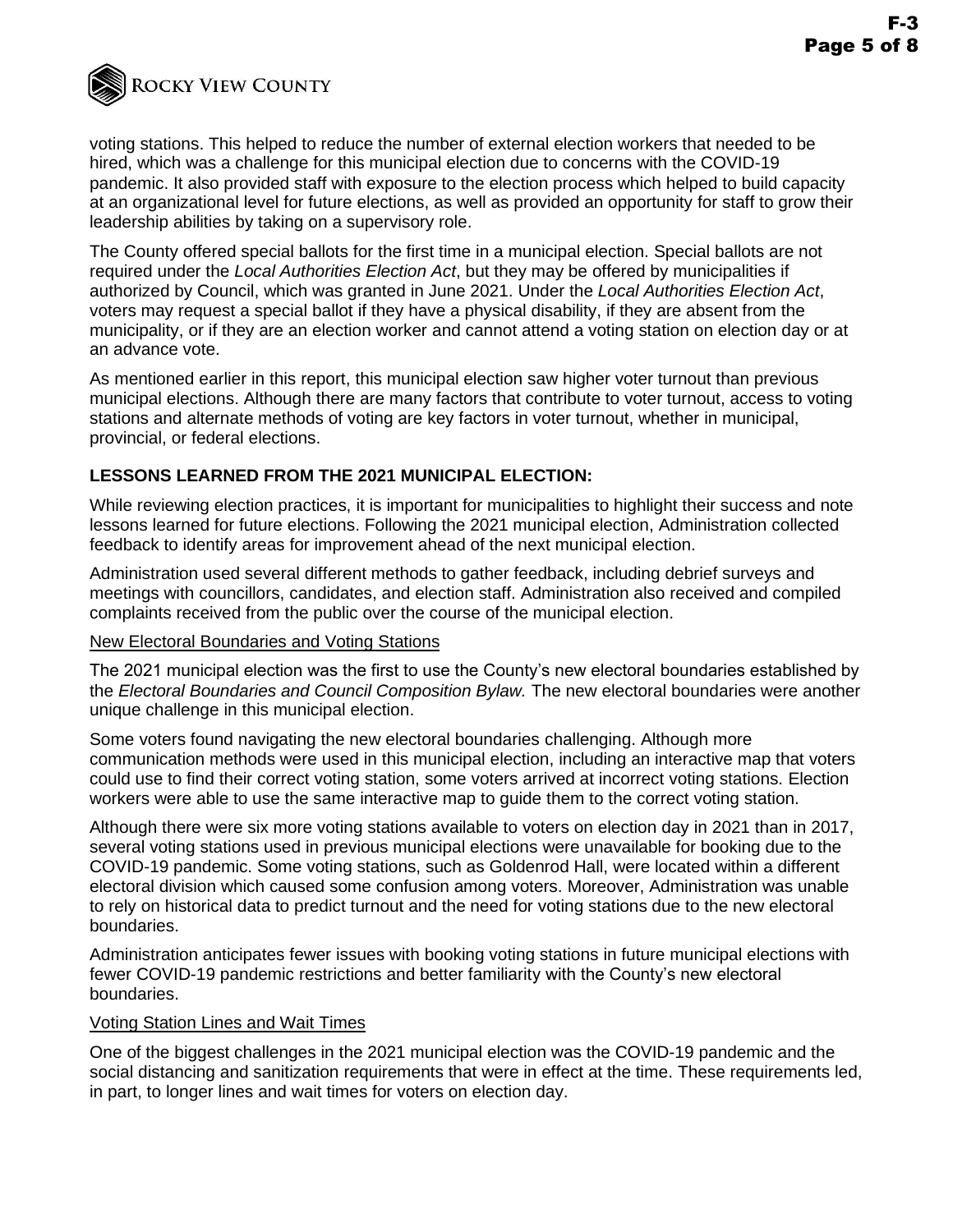

The senate and referendum vote also contributed to longer lines and wait times, as voters had the option of completing two additional ballots. Due to the additional senate and referendum ballots, additional time was required for election workers to distribute and explain each ballot and for voters to complete their ballots.

Administration used GIS and population mapping to determine suitable locations for voting stations, while balancing the number of voting stations across the entire municipality, the costs of those stations, and the availability of election workers to staff voting stations.

Some additional voting stations were added to accommodate dispersed populations over large areas in Division 5 and to accommodate access issues on Highway 8 in Division 1. Administration attempted to add more voting stations in Division 2 but no suitable locations could be found.

After conducting a municipal election for the first time under new electoral boundaries, and without the challenges of the COVID-19 pandemic and senate and referendum vote, Administration will be better able to address lines and wait times at voting stations in future municipal elections.

#### Election Workers

The COVID-19 pandemic and senate and referendum vote were challenging for those working the 2021 municipal election. Many potential and confirmed election workers declined their positions or cancelled ahead of election day due to health concerns and rising COVID-19 caseloads at the time. 132 election workers were assigned to voting stations on election day.

While election workers were provided with the requisite training sessions and materials in advance of election day, many expressed that the training offered was insufficient, particularly with those in polling station supervisor roles and those who had never worked an election before.

If the senate and referendum ballots were complicated for voters to complete, they were also challenging for election workers to count after voting stations closed. On the senate nominee ballot, for example, voters could select up to three of 13 possible candidates. Election workers then needed to count up to three votes per ballot. Most other ballots only require voters to select one candidate.

Moreover, the reporting requirements for the municipal ballots and provincial ballots were different, which meant that polling station supervisors needed to report their ballot counts on two different sets of forms with different requirements. Municipal ballot counts were reported to Municipal Affairs using their forms, while provincial ballot counts were reported to Elections Alberta using their forms.

Many election workers expressed that they found their experience stressful and frustrating and would not be interested in being an election worker in the future. Administration will look at options to better train, support, and schedule election workers in the future to mitigate these experiences.

#### **Scrutineers**

There were challenges with the scrutineering process at voting stations in the 2021 municipal election. It is important to note that the *Local Authorities Election Act* does not provide guidance on the role of scrutineers and only outlines their authority. Scrutineers were provided with detailed information regarding their authority and what would be acceptable within voting stations. There were no concerns with the behaviour of individual scrutineers overall in this municipal election.

However, there was a challenge by one candidate on the standard practice of disallowing the use of cameras within voting stations. This practice is used to ensure the secrecy of the vote. The *Local Authorities Election Act* does not provide specific guidance on the use of cameras within voting stations, but it does have provisions protecting the secrecy of the vote.

As a result, the use of cameras was permitted within voting stations in this municipal election for the specific purpose of allowing scrutineers to record information found on elector register forms. While scrutineers usually record this information by hand to help ensure that voters are not voting at multiple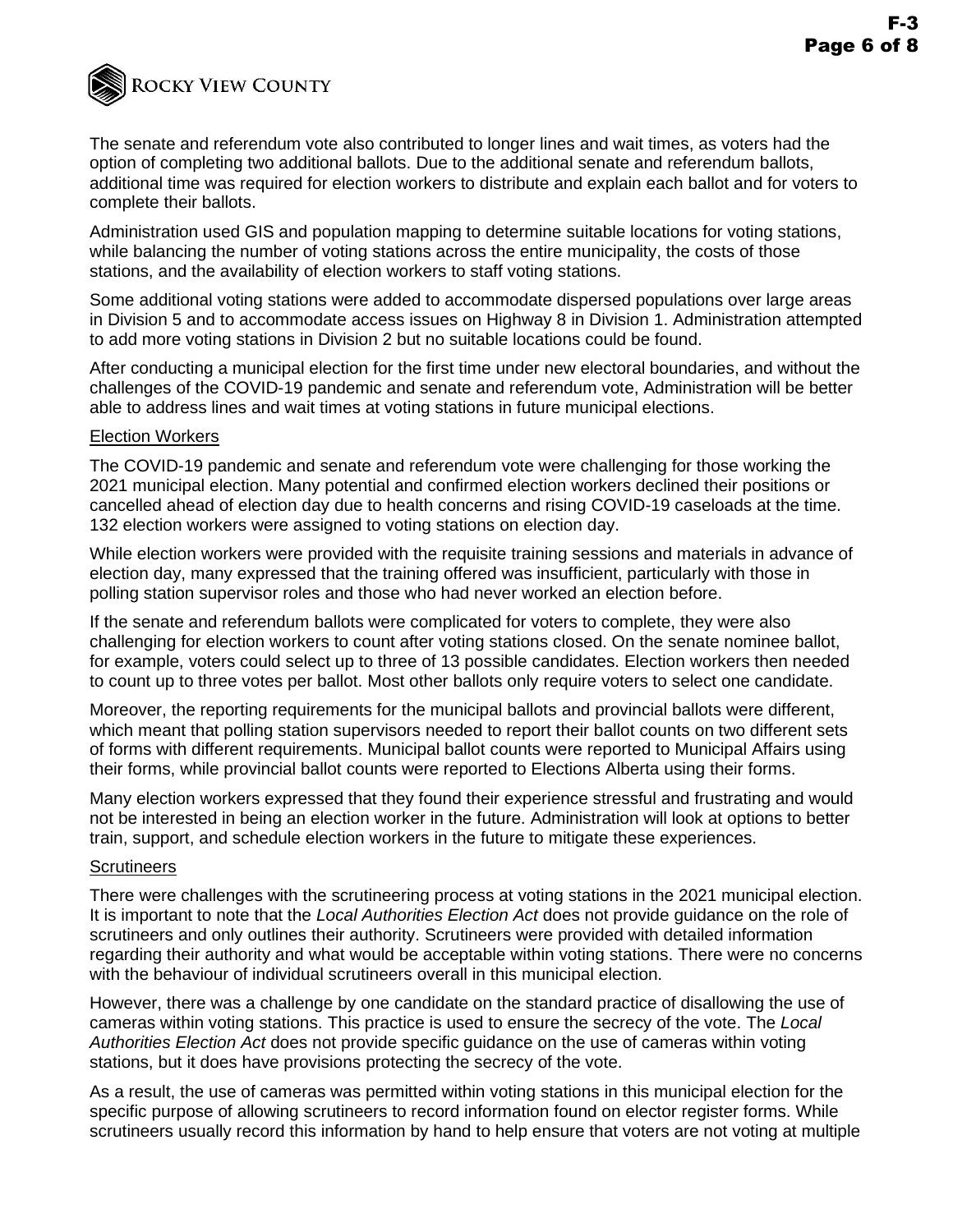**ROCKY VIEW COUNTY** 

stations, cameras were permitted to be used for this purpose while still ensuring the secrecy of the vote as elector register forms are completed prior to voters being issued their ballots.

Some voters expressed concerns with scrutineers using cameras to record the information on their elector register forms. The provincial government will be undertaking a review of the *Local Authorities Election Act* and is aware of several different privacy concerns from voters across the province in this municipal election. One of the issues targeted in their review is the protection of voter privacy.

## Objections to Elector Register Forms

All voters are required to complete an elector register form prior to being issued their ballots, and each elector register form must be signed by an election worker. Under the *Local Authorities Election Act,*  scrutineers are allowed to witness this process and object to elector register forms if they believe the voter is not eligible to vote.

Scrutineers were present at most voting stations during the 2021 municipal election and objected to many elector register forms. The main reasons for objections were:

- the use of identification with a post office box number as the address instead of a residential or legal address;
- the use of identification without a photograph; and
- County residents using identification with Calgary addresses issued by Canada Post.

It is worth noting that post office box numbers can be used to verify a voter's eligibility if it is within a reasonable distance to the voting jurisdiction, that photo identification is not required to verify a voter's eligibility, and that many residents of the County have identification that lists Calgary in their address even though it is located within the County. Administration reviewed randomized samples of elector register forms with scrutineer objections after the municipal election and no irregularities were found and no allegations were substantiated on the reviewed forms.

## Election Signage

One of the most frequent complaints received in this municipal election were concerning election signage, which is regulated and enforced under the County's *Election Sign Bylaw.* There were over 30 complaints received in the four-week period between nomination day (September 20, 2021) and election day (October 18, 2021). Another five complaints were received after election day.

Over the course of this municipal election, approximately 97 election signs were removed and impounded for contraventions of the *Election Sign Bylaw*. Administration will be reviewing the *Election Sign Bylaw* for improvements ahead of the 2025 municipal election.

## **CONCLUSION AND NEXT STEPS:**

The 2021 municipal election was challenging for municipalities across Alberta with the additional senate and referendum vote required by the provincial government. Despite these challenges, the County conducted a successful municipal election in 2021.

It was the first using the County's new electoral boundaries and the recently amended *Local Authorities Election Act*, but more voting opportunities were offered to voters and voter turnout was higher than in previous municipal elections.

There were many lessons learned with the 2021 municipal election. The County received feedback on areas of improvement, including the location and number of voting stations, the training of election workers, and the regulations for election signage.